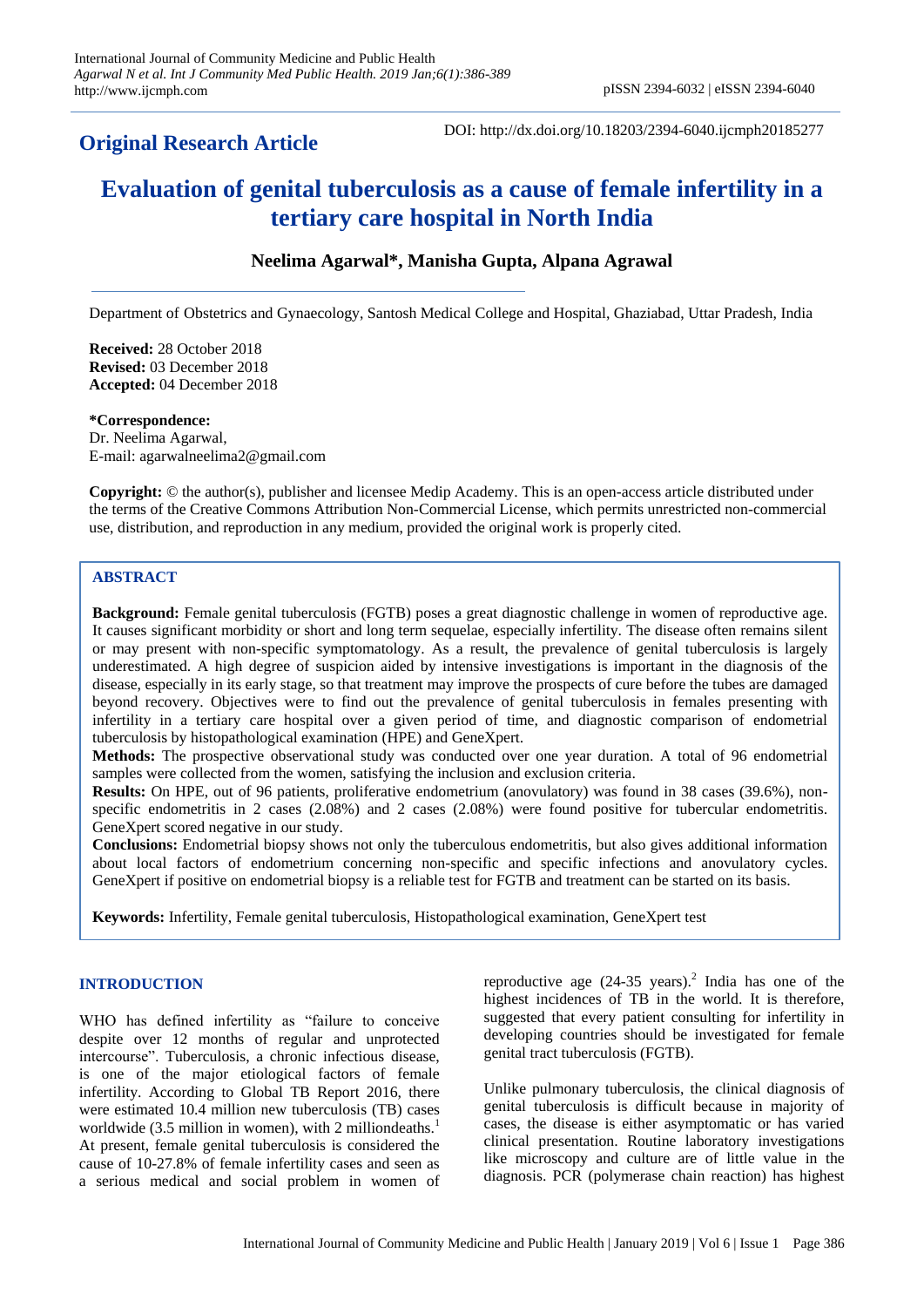sensitivity as compared to other methods for diagnosis of tuberculosis but due to false positive results, specificity is low.<sup>3</sup> Only histo-pathological evidence in premenstrual endometrial tissue biopsy can provide diagnosis with certainty. GeneXpert MTB/RIF (mycobacterium tuberculosis/ resistance to Rifampicin) has potentially led to revolution in diagnosis of active tuberculosis disease and MDR-TB (multidrug resistance tuberculosis). WHO recommended use of GeneXpert assay by "December 2010'.<sup>4</sup> It is an important breakthrough in fight against tuberculosis.

The present study evaluates the prevalence of FGTB among infertile patients. Study aimed at evaluating the histological patterns of endometrium in infertile women in an attempt to establish the cause of infertility. It has also been designed to evaluate the efficacy of GeneXpert test for diagnosing endometrial tuberculosis.

#### **METHODS**

#### *Study setting*

Tertiary health care setting of the Department of Obstetrics and Gynaecology, Santosh Medical College and Hospital, Ghaziabad, U.P., India

#### *Study design*

Prospective observational study

## *Duration of study*

One year study from July 2017 to June 2018

#### *Study participants*

Infertile women attending the out-patient Department of Obstetrics and Gynaecology, Santosh Medical College Hospital.

#### *Sample size*

Since it was a time bound study, all the samples received during the study period and satisfying the inclusion and exclusion criteria were considered. On the basis of the clinical presentation, 96 women of infertility were included.

## *Eligibility*

#### *Inclusion criteria*

Inclusion criteria were primary infertility; secondary infertility.

#### *Exclusion criteria*

Exclusion criteria were endometriosis; fibroid; cervical polyp; sexually transmitted diseases.

### *Methodology*

After getting approval from the ethical committee and after taking informed consent from the patients, they were called for endometrial aspiration or biopsy one week before start of menstrual cycle or within 12 hours of onset of menses.

Patients were advised abstinence in menstrual cycle before the month of procedure.

Two samples were taken by Karmann's cannula number 4 or endometrial biopsy curette.

One sample was sent for Histopathological Examination in formalin and second sample in normal saline for GeneXpert test.

The results of the two were analysed and compared.

#### *Outcome measures*

#### *Primary outcome measure*

- To find out the prevalence of genital tuberculosis in all females presenting with infertility in a tertiary care hospital over a given period of time.
- Diagnostic comparison of endometrial tuberculosis by histopathological examination (HPE) and GeneXpert test.

#### *Secondary outcome measure*

To find out other causes of infertility.

#### *Data analysis*

In the statistical analysis, percentages (frequencies) of various parameters were calculated and subjected to statistical test using chi-square test. The computation was done using Microsoft Excel 2007.

## **RESULTS**

Ninety six patients with primary or secondary infertility were recruited for the study.

Table 1 describes the baseline characteristic of the study participants.

The patients were in the range of 20 to 40 years of age. Maximum patients were from age group 26-30 years (41.7%) (Table 1).

Out of 96 women from the study population, 45.8% were primary infertility patients and 54.2% were secondary infertility patients (Table 2).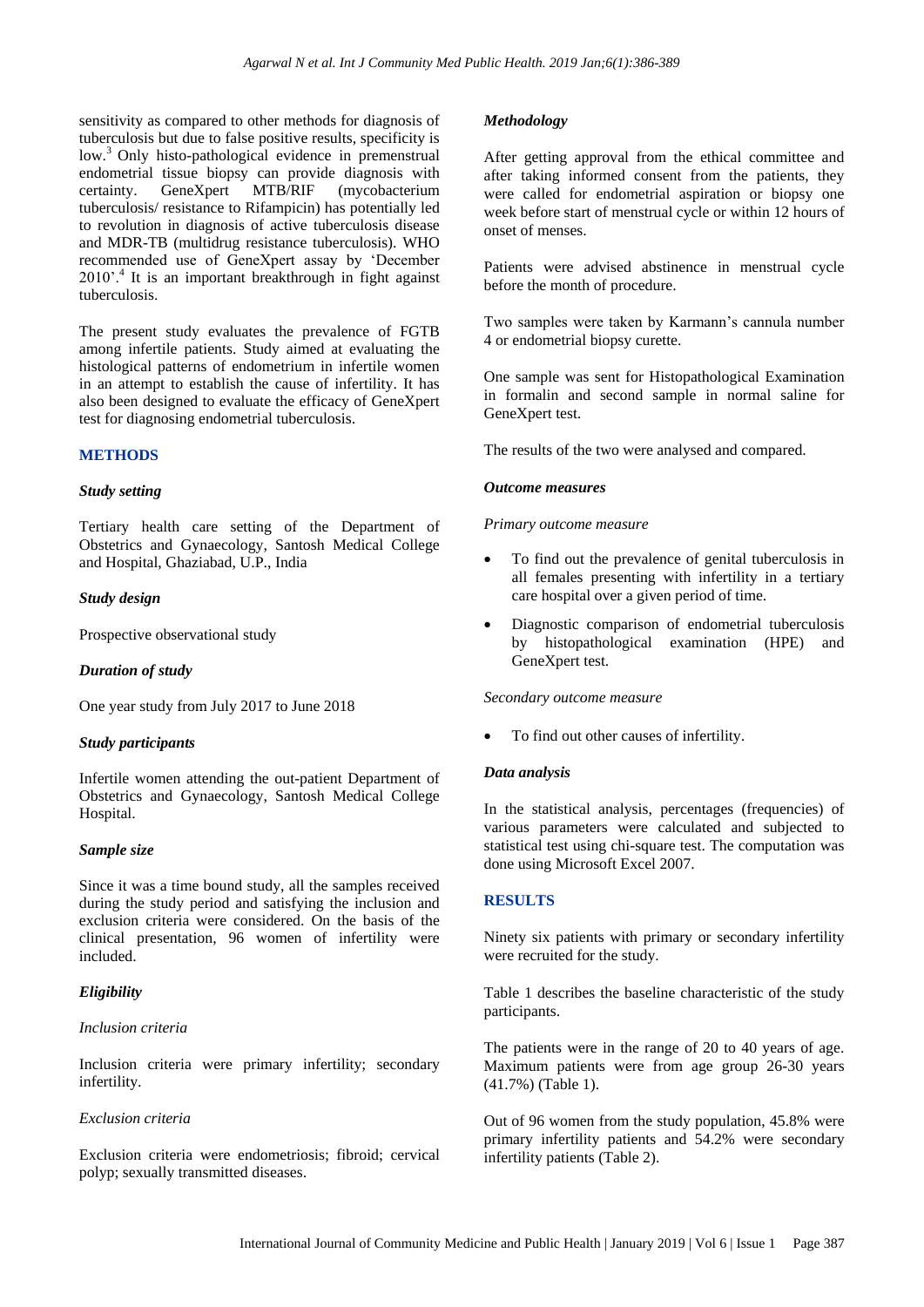## **Table 1: Socio-demographic factors of the patients.**

| <b>Characteristic</b>    |                | $n=96$ | $\frac{0}{0}$ |
|--------------------------|----------------|--------|---------------|
| Age (in years)           | $\leq$ 20      | 5      | 5.2           |
|                          | $21 - 25$      | 26     | 27.1          |
|                          | $26 - 30$      | 40     | 41.7          |
|                          | 31-34          | 17     | 17.7          |
|                          | >35            | 8      | 8.3           |
| <b>Religion</b>          | Muslim         | 16     | 16.7          |
|                          | Hindu          | 80     | 83.3          |
| <b>Family history of</b> | Yes            | 12     | 12.5          |
| tuberculosis             | N <sub>0</sub> | 84     | 87.5          |
| Past history of          | Yes            | 22     | 22.9          |
| tuberculosis             | No             | 74     | 77.1          |

#### **Table 2: Distribution according to type of infertility.**

| Type of infertility | $n=96$ |  |
|---------------------|--------|--|
| Primary             |        |  |
| <b>Secondary</b>    |        |  |

On histopathological examination of endometrium, 2 cases (2.08%) were found positive for tubercular endometritis; proliferative endometrium (anovulatory) was found in 38 cases (39.6%), non-specific endometritis in 2 cases (2.08%) and secretory endometrium was found

in 54 cases (56.3%). GeneXpert test scored negative for tuberculosis in our study (Table 3)

#### **Table 3: Results of GeneXpert and histopathology.**

| <b>Investigation</b>               |                              | $n=96$                | $\frac{0}{0}$ |
|------------------------------------|------------------------------|-----------------------|---------------|
| <b>GeneXpert test</b>              | Positive                     |                       |               |
|                                    | Negative                     | 96                    | 100           |
| <b>Histology of</b><br>endometrium | Secretory phase              | 54                    | 56.3          |
|                                    | Proliferative phase          | 38                    | 39.6          |
|                                    | Non-specific<br>endometritis | $\mathcal{D}_{\cdot}$ | 2.08          |
|                                    | Tubercular<br>endometritis   | 2                     | 2.08          |

As a secondary outcome, other causes of infertility were also evaluated and compared between primary and secondary infertility patients. No significant difference was found between two groups in regards to any particular investigation like ESR, Serum TSH, Serum Prolactin, Ultrasound etc. Proliferative endometrium (anovulatory) was found in14 cases(31.8%)of primary infertility whereas 24 cases (46.2%) of secondary infertility, which was more in the second group. The 'p' value was 0.209 which was not statistically significant. (Table 4).

#### **Table 4: Other investigations of infertility.**

| <b>Investigation</b>                               |             | <b>Primary infertility</b> |               | <b>Secondary infertility</b> |               |
|----------------------------------------------------|-------------|----------------------------|---------------|------------------------------|---------------|
|                                                    |             | $n=44$                     | $\frac{0}{0}$ | $n=52$                       | $\frac{0}{0}$ |
| <b>ESR</b> $(n=0-29)$                              |             |                            | 18            | 10                           | 19.2          |
| $S.TSH(n=0.5-6)$                                   |             | 6                          | 13.6          |                              | 21.1          |
| S. Prolactin $(n=2.8-29.2 \text{ NG/ml})$          |             |                            |               |                              | 1.9           |
| <b>Mantoux test positive</b>                       |             |                            | 15.9          | 8                            | 15.4          |
| Chest x-ray (S/o TB)                               |             |                            | 2.3           | 0                            | 0             |
| Husband semen analysis (abnormal)                  |             | 10                         | 22.7          | 12                           | 23.1          |
| <b>Ultrasound</b>                                  | Fibroid     | 3                          | 6.8           |                              | 1.9           |
|                                                    | <b>PCOD</b> | 11                         | 25            | 10                           | 19.2          |
| Proliferative endometrium in<br>premenstrual phase |             | 14                         | 31.8          | 24                           | 46.2          |
| <b>Conceived</b>                                   |             | 6                          | 13.6          | 8                            | 15.4          |

## **DISCUSSION**

Due to the lack of specific test and diagnostic modalities, it is difficult to diagnose and conclude the presence of genital tuberculosis. On the basis of clinical presentation alone, a woman cannot be diagnosed with FGTB. Multiple imaging techniques are not specific for tuberculosis confirmation. Endometrial biopsy should be taken in premenstrual phase for good results on AFB smear, culture, GeneXpert, PCR and other tests.<sup>5</sup> Early diagnosis and treatment will improve fertility outcome.

Very few studies have been done on GeneXpert as a diagnostic modality for endometrial tuberculosis and hence not much data could be made available to compare

our results. GeneXpert scored negative in present study, whereas one study showed 1.6% positive results.<sup>5</sup> The sensitivity of Xpert MTB/RIF in detecting TB is quite high  $(88\%)$ .<sup>4</sup> GeneXpert if positive on endometrial biopsy is a reliable test for FGTB and treatment can be started on its basis.<sup>6</sup> The negative predictive value (NPV) is greater than 98% both in settings with a low prevalence of TB and in those with a high prevalence of TB; that is, a negative result accurately excludes TB in most situations. When XPERT MTB/RIF does not detect *M. tuberculosis*, the disease can be ruled out in most cases unless there is still a strong suspicion of TB.<sup>4</sup>

Histo-pathological evidence of tuberculous granulomas in tissue samples leads to definitive diagnosis of genital